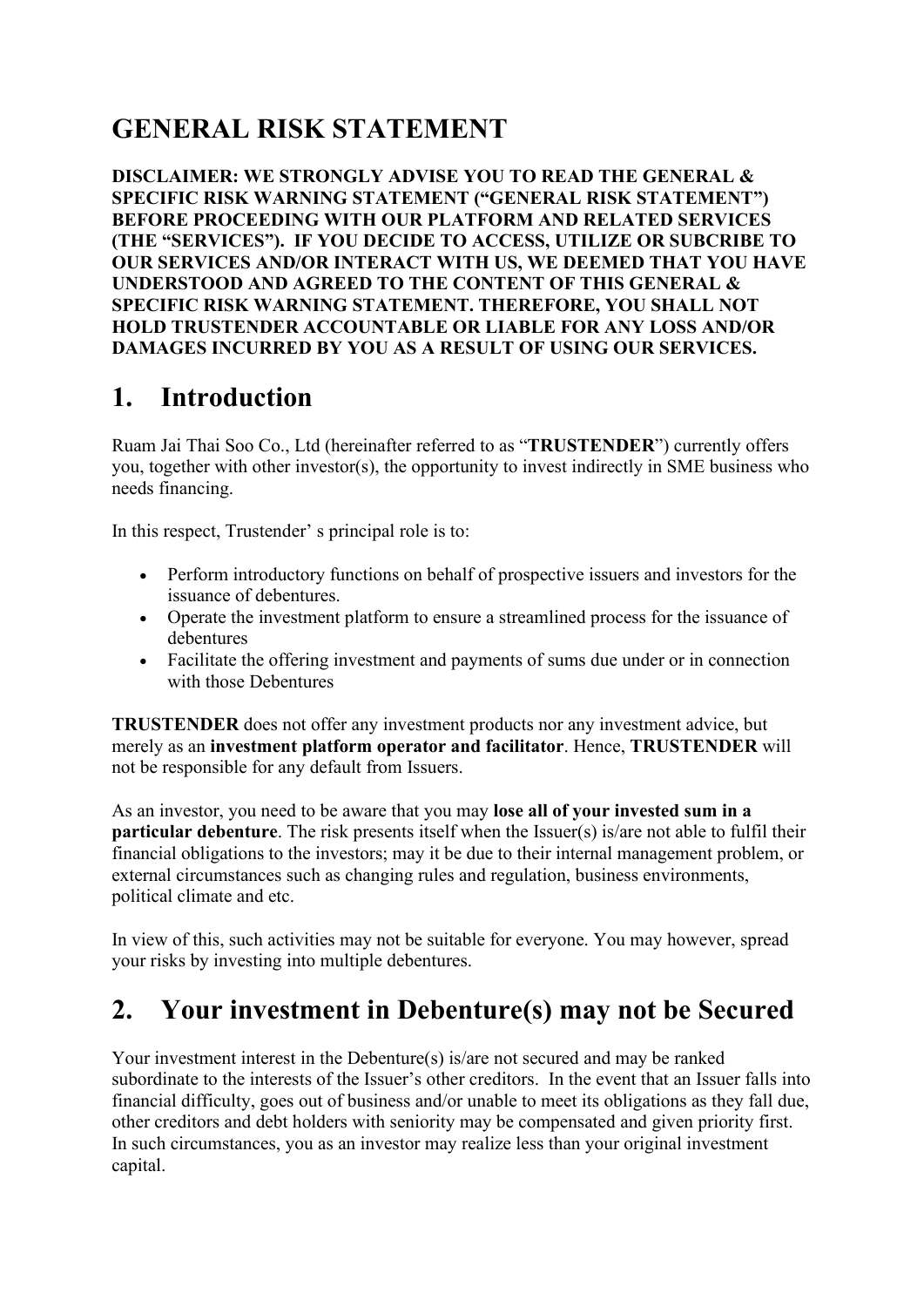## **3. Early Repayment**

The Issuer(s) of the debentures invested by you may choose to early settle the debentures in order to save financing costs. In such cases, you will get your invested sum earlier together with a proportionately reduced return.

## **4. No Secondary Market to Trade your Invested Debenture(s)**

There is currently no existing secondary market to trade or sell off your Debenture(s). Once invested, your capital will be locked into the Debentures until the Issuer fully settled the Debentures.

## **5. Investment is Your Own Choice**

Upon reading this Risk Statement, if you decide to invest in any of the Debenture(s) offered on our Platform, you will have done so out of your own will and volition. Unless you fully understand the risks involved and are prepared to take such risks, you should NOT invest in the Debentures via our Platform.

## **6. Consult your Professional Advisers**

Please consult your professional adviser(s) in the area of financial, tax, legal or other relevant field of professional(s), in cases whereby you are uncertain about any aspect of the information furnished by an issuer, or are in any doubt as the next course of action of your endeavour into investing through our platform.

# **7. Credit Screening**

TRUSTENDER performs a stringent due diligence screening and credit scoring on every company before we onboard them as the Issuer.

In supporting our credit scoring, we employ the services of trusted Credit Bureau and BOL rating for independent and objective credit checks. In respect of Issuers who are also the existing customers within GEC's ecosystem, TRUSTENDER works closely with GEC as a collaborative partner to assist in the initial screening, background checks, and monitoring of business performance for early detection of any sign of credit deterioration.

# **8. Practise Good Investment Habits**

You are not advised to participate in this platform with an optimistic view of high returns alone without considering the downside of the investment risks. You should only invest within your financial means and not any more than what you can afford personally to the extent that your investment in this platform affects your current lifestyle and standards of living.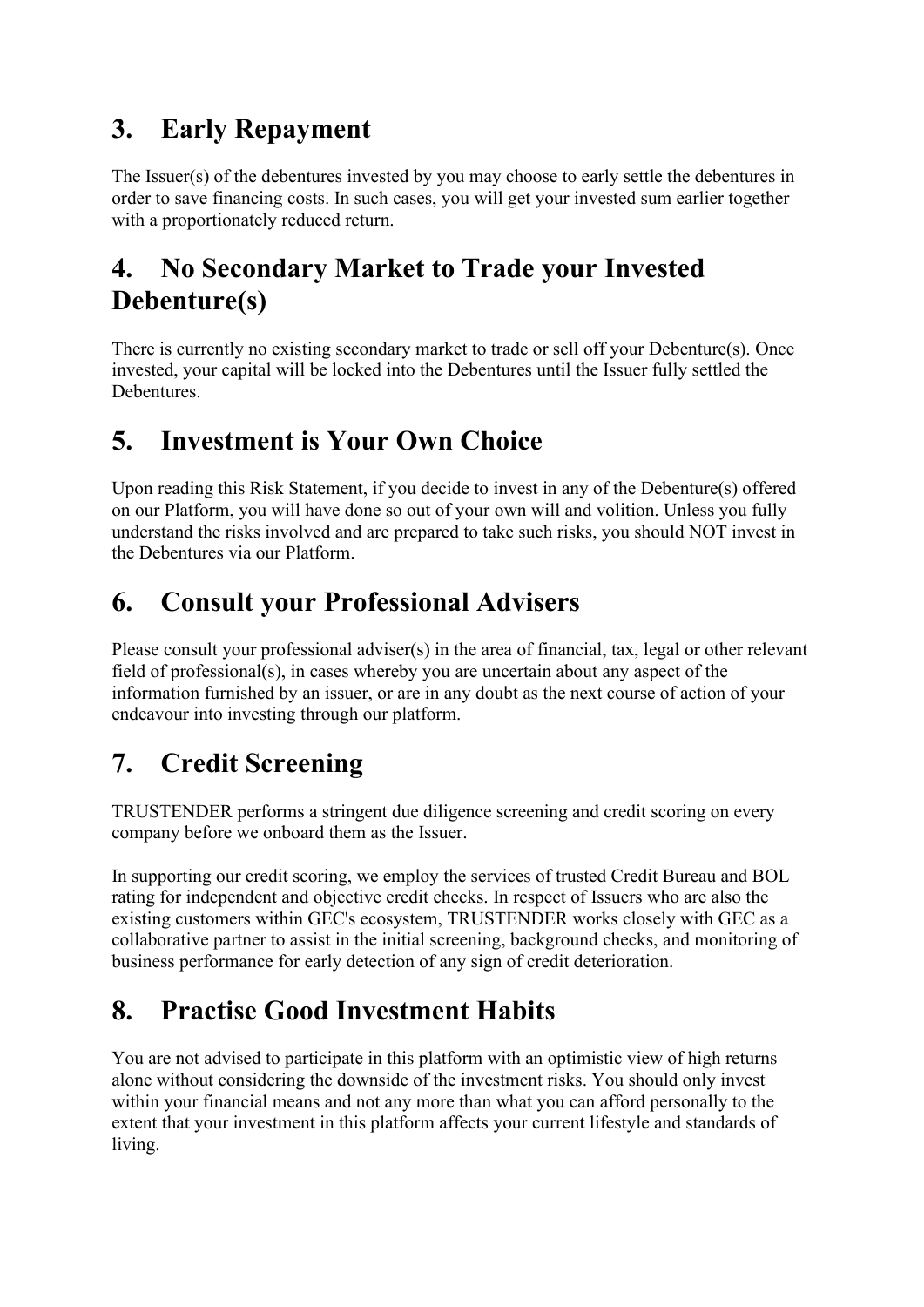## **9. Information About Issuer**

There could be limited financial and trading information about the Issuer available on the platform. These disclosure of information might / might not be sufficient for you to reasonably make fully informed investment decisions and/or assessments of the Issuer and its Debenture(s) being offered to you.

In addition, some of the Issuers, especially those which are sole proprietor(s), partnership(s), and/or small to medium company may not be subjected to their financial statements. Updated and latest management accounts furnished to us might also present the same challenge. We would wish to highlight that the financial health of an Issuer may not be accurately reflected by financial statement.

Therefore, depending on your risk profile, it is your responsibility as an Investor to select the right type of Debenture(s) by any Issuer(s) according to your risk appetite.

## **10. Past Performance**

Past performance is not a guide to future performance and should not be the sole factor of consideration when selecting an Debenture. You should not rely on any past performance as a reliable indicator nor as a guarantee of future investment performance.

## **11. Performance of Contractual Obligations by the issuer(s) dependent on Other Parties**

The ability of the Issuer(s) to make payments in respect of the Debenture(s) may depend upon the due performance by the Issuer's Counterparty in fulfilling their respective obligation. Whilst the non-performance of any relevant party will not relieve the Issuer of its obligations to make payments in respect of the Debenture(s), the Issuer may not, in such circumstances, be able to fulfil its obligations to you.

## **12. Law and Jurisdiction**

As a licensed Investment Platform Operator, FinPAL is governed under Guidelines on Recognized Markets (Section 13: Peer-to-Peer Financing Platform) of Securities Commission of Malaysia (the "P2P Guidelines").

By investing in our Issuer's Debenture(s), your investment will be subject to the laws and regulations of The Securities and Exchange Commission, Thailand. For foreign investors, you may also be subject to additional tax liabilities, transaction costs and capital controls applicable to you based on the country of your tax residency status.

Applicable law(s) may change from time to time. Your investment terms and conditions shall be based on the law in effect at the date of the Issuance of the Debenture(s) [or as otherwise specified] (the "Issued Date"). No assurance can be provided with regards to the plausible impact and effect from conceivable judicial decision or amendment to the law or administrative practice after such Issued Date.